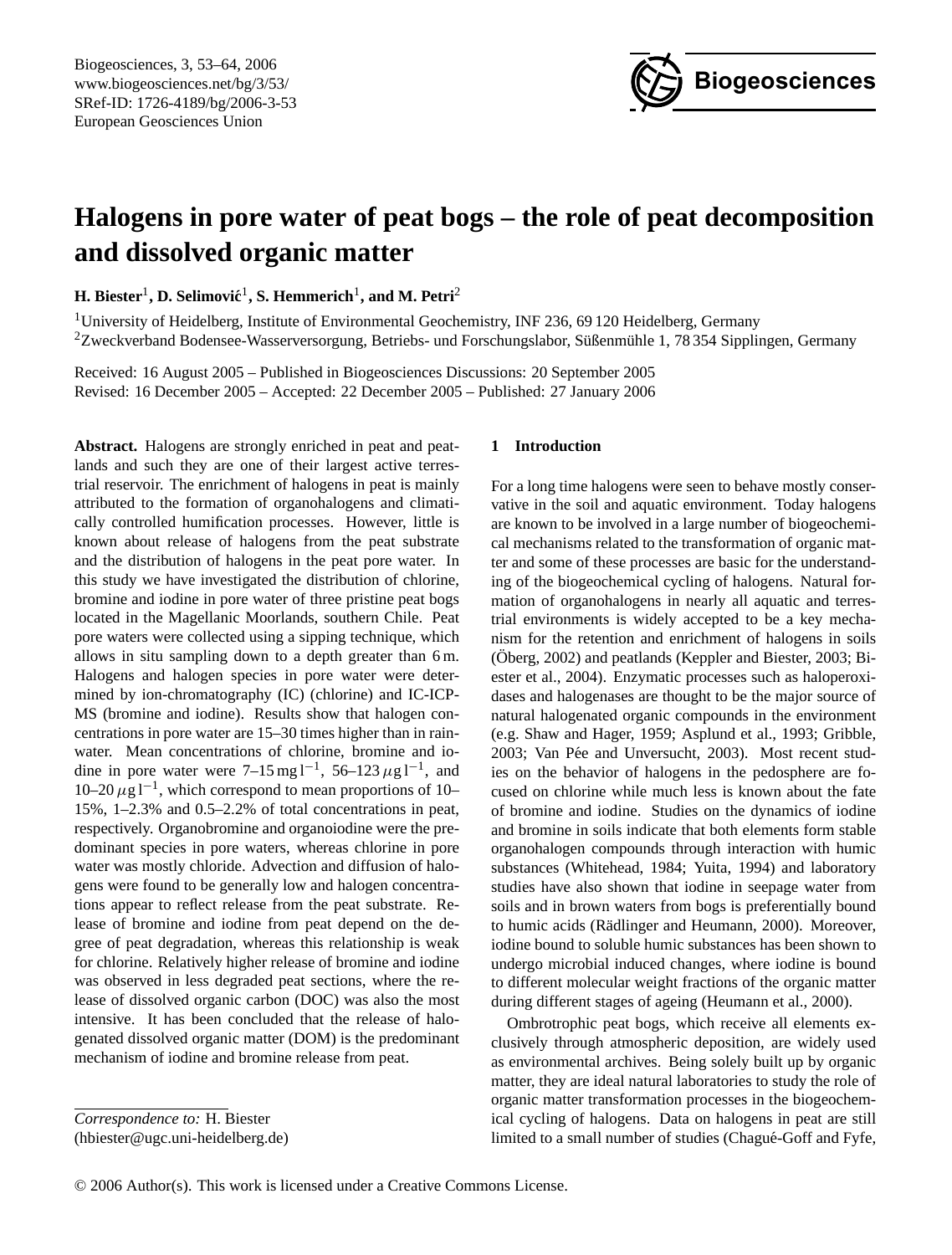

**Fig. 1.** Locations of the sample sites GC1, SKY, and PBR in the Magellanic Moorlands, Chile.

1996; Maw and Kempton, 1982; Shotyk, 1997; Silk et al., 1997; Keppler and Biester, 2003; Biester et al., 2004).

The major mechanism of halogen retention by peat is the formation of organohalogens (Silk et al., 1997; Keppler and Biester, 2003, Biester et al., 2004). For example, Keppler et al. (2004) demonstrated that peat has a large capacity to retain atmospheric iodine through formation of organoiodine and that mires and bogs are major terrestrial sinks for iodine. Moreover, concentrations of organically bound halogens in peat strongly depend on the degree of peat decomposition (Biester et al., 2004). In this context the highest halogen concentrations in peat were correlated with relatively dry periods, when the bog wetness is lower and peat decomposition is high. Thus, historical records of halogen concentrations in peat bogs do reflect changes in peat decomposition, rather than changes in atmospheric fluxes.

Besides investigations on changes of halogen concentrations or accumulation rates in peat bogs the release of halogens from peat to peat pore water during diagenesis of the organic matter is of major interest in estimating halogens fluxes from peatlands into rivers and streams. Many pore water investigations in peat bogs have been carried out using in situ diffusion equilibrium samplers (peepers) (e.g. Bendell-Young and Pick, 1997; Steinmann and Shotyk, 1997) or suction techniques (e.g. Blodau and Moore, 2002). The idea that pore water in bogs reflects the release of solutes from surrounding peat is based on the assumption that water does not flow through the deeper parts of peat bogs because the hydraulic conductivity of many peats is too low (Ingram, 1982). Other studies have shown that climate fluctuations of short duration may temporarily reverse the vertical direction of fluid flow through the peat, which can reverse concentration gradients of pore water solutes (Romanowicz et al., 1993; Fraser et al., 2001). On the other hand, longer periods (3–5 years) of droughts can produce significant changes in pore water chemistry (Siegel et al., 1995).

Only a small number of studies have focused on the fate of halogen in peat bogs. Shotyk (1997) has investigated halogens in peat and pore water in two bogs in Scotland and concluded that chlorine is conservative in bogs, whereas bromine is not. However, these investigations were focused on inorganic halogen species and did not consider organohalogen compounds in pore water or the role of dissolved organic matter released from peat.

Mechanisms of halogen release from organic substrates have been predominantly investigated as a remediation technique for groundwater contaminated with chlorinated organic solvents or other specific pollutants. In contrast little is known about dechlorination of natural formed organohalogens. Laboratory studies have shown that dehalogenation can occur under aerobic and anaerobic conditions and that halogens are cleaved enzymatically from the organic substrate. An overview on dechlorination mechanisms can be found in Winterton (2000) and in Van Pée and Unversucht (2003). However, natural mechanisms of formation and dehalogenation of organobromine and organoiodine compounds in peat bogs are mostly unknown.

As a first step to understand the fate of halogens in bogs we investigated the distribution and speciation of halogens in pore water at three bog sites located in the Magellanic Moorlands, Chile. Based on data of peat decomposition obtained during previous studies we investigated here the degree halogen release from peat and its dependence on the degree of peat humification or the release of dissolved organic matter (DOM).

# **2 Methods and materials**

#### 2.1 Sampling locations

Pore water samples were collected from three ombrotrophic bogs (GC1, SKY and PBR) located in different climatic zones of the Magellanic Moorlands, southernmost Chile (Fig. 1). The GC1 bog is a cushion plant bog, which is typical for the super-humid area (S  $52^{\circ}47.443' / W$   $72^{\circ}56.616'$ ). The bog is characterized by intense atmospheric deposition of sea-salt aerosols due to the high precipitation rates in this area (>6000 mm yr<sup>-1</sup>) (Schneider et al., 2003). SKY is a raised bog located in the transition zone between the extremely humid zone of the Magellanic Moorlands and the dry Pampa grasslands (precipitation rates <500 mm yr<sup>-1</sup>) (S 52°30.668'/W 72°07.505'). Precipitation rates at the SKY location  $(1000-1500 \text{ mm yr}^{-1})$  are much lower than at the GC1 location and previous studies on peat humification have shown periodically dry falling of the bog's surface (Biester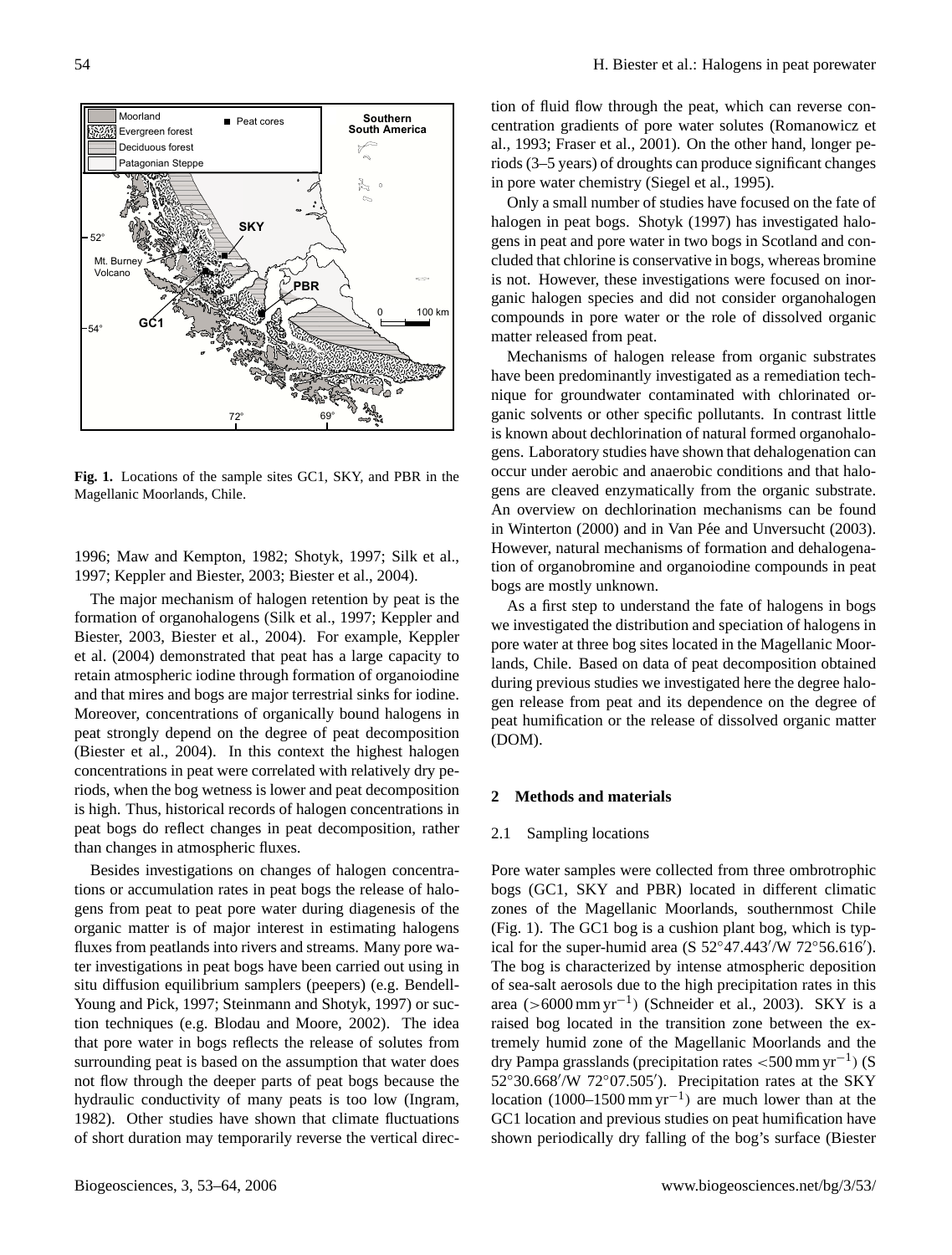et al., 2003). The PBR bog is a typical raised Sphagnum bog located on Peninsula Brunswick at the Strait of Magellan (S 53°38.281'/W 70°58.029'). One or more tephra layers were found in all three bogs, which can be assigned to different eruptions of the volcanoes Mt. Burney, Hudson and Reclus, all located in the southern Andes (Kilian et al., 2003). A detailed discussion of the ombrotrophic nature of the bogs and geochemical characteristics of the peat is given elsewhere (Biester et al., 2003).

## 2.2 Sampling of pore waters

Pore waters in peat bogs are usually collected by means of in situ diffusion equilibrium samplers (peepers), which allow collection of interstitial waters. In other studies sipping techniques have been proposed to collect pore water from peat (Romanowicz et al., 1993; Blodau and Moore, 2002). In our study we used a self-constructed device, which allows pore water sampling down to a depth of  $>6$  m by sipping. The device consists of a sampling head and extension rods all made of aluminium (Fig. 2). The sampling head contains an intermediate perforated  $(\emptyset 1-5$  mm) Teflon ring, which allows lateral inflow of surrounding pore waters. The pore water flowing into the sampling head is collected into a 50 ml polypropylene centrifuge tube (Fig. 2). All parts inside the sampling head, which come in contact with inflowing pore water, are made of Teflon or polypropylene. The perforated Teflon ring can be closed or opened by a movable steel ring, which is connected to a threaded bar inside the extension rods. The openings in the sampling head can be opened or closed from the bog surface by turning the threaded bar by means of a crank handle (Fig. 2). After the head has been positioned at the required sampling depth the inlet is opened and pore waters are allowed to flow into the centrifuge tube for 5–30 min. The openings are then closed and the sampler is pulled out. The threaded bar is connected to a silicon plug which seals the sample tube when the sampling head is closed. The tube was removed from the sampling head and closed. Yields of pore water varied between 10 and 50 ml depending on pore water flow, which was lowest in deeper bog sections. Pore water samples were taken in 15 cm depth increments. The holes for pore water sampling were located about 20 cm next to the holes where the peat cores were extracted. Pore water samples were filtered  $(0.2 \mu m)$  and stored cold (4◦C) until analyses.

## 2.3 Sampling of rainwater

Rainwater was collected using a 50×40 cm polypropylene box connected to a 1L Teflon bag. Collection was during the October 2002 and March 2003 campaigns; the period of collection was two days at location GC1 and approximately one week at the SKY location. Precipitation rates at the two locations were measured by an automatic-weather stations at each site over a period of one year. (Schneider et al., 2003).



**Fig. 2.** Sampling device to collect pore water in deep peat layers by sipping.

## 2.4 Sampling of peat cores

Peat profiles were collected at the highest elevation of each bog, where hummocks and hollows, and trees were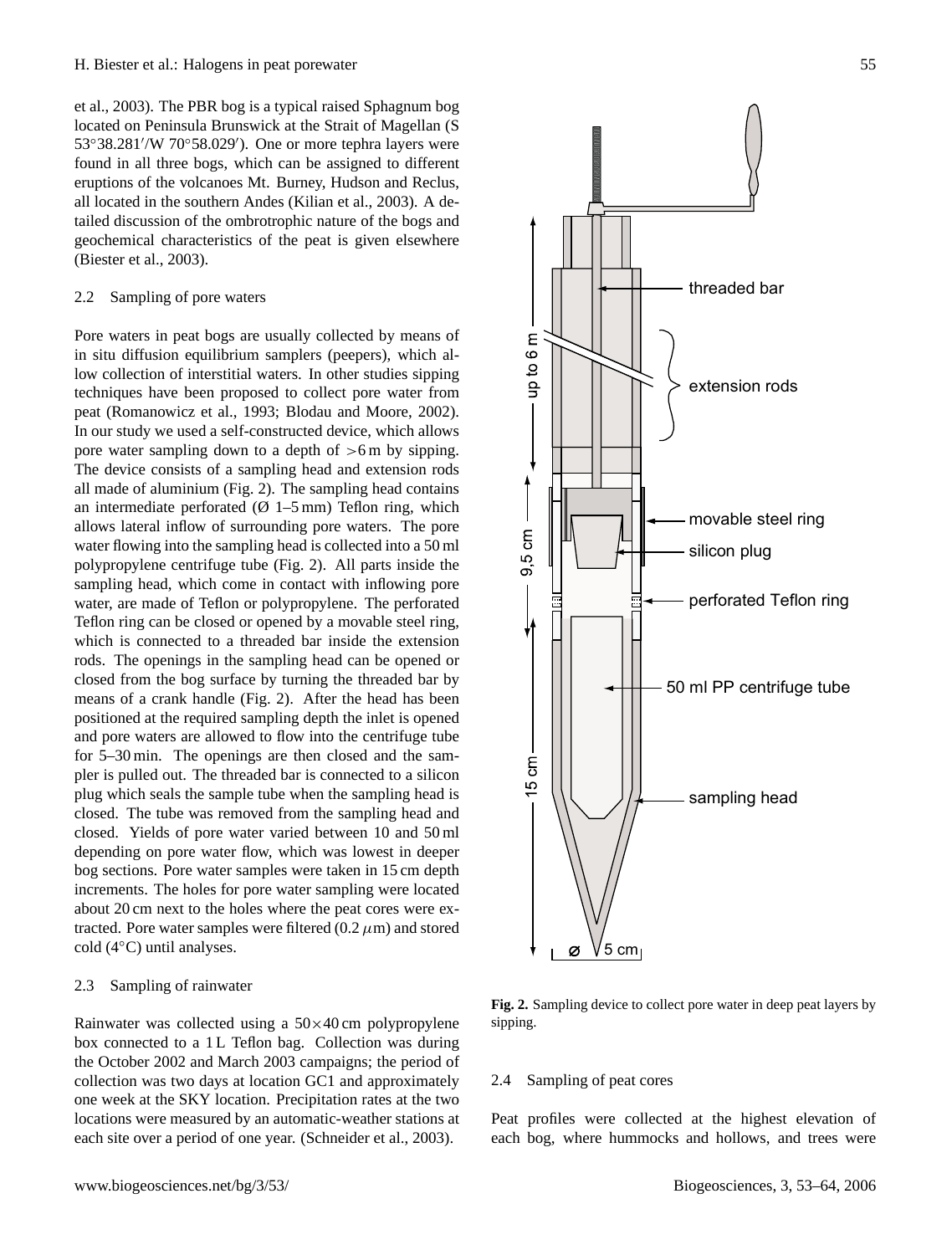absent. The uppermost 2 m of the peat was sampled using a  $10\times10\times200$  cm stainless steel Wardenaar-type corer. Deeper sections were sampled with a stainless steel russiantype barrel corer with a  $50\times 5$  cm cylindric sample chamber. All cores were sectioned in the field and placed into polyethylene bags. The GC1 core was sectioned into 2-cm slices while the SKY core was sectioned into 4-cm slices. A layer of about 1 cm was cut off from each side of the core to avoid cross contamination due to smearing of material from the tephra layers. All samples were stored frozen. Half of each sample was freeze-dried and milled using a titanium centrifuge mill.

## 2.5 Differential analysis of halogens in peat

To distinguish inorganic and organically bound halogens in peat, inorganic halogens were removed prior to combustion by washing the sample with ultra pure water, acidified to pH 2 with concentrated nitric acid. Concentrations of chlorine, bromine and iodine in untreated peat were determined after combustion of the peat samples (10–25 mg) and halogen trapping using an AOX-analyzer (ECS 1000, Thermo Instruments GmbH, Germany). Halogens were then determined by means of ion-chromatography, where chloride was detected through conductivity (Dionex, Germany), and bromide and iodide by UV/VIS absorption (Shimazu, Japan). Halogen concentrations in the washed samples gave the amount of organically bound halogens. The differences in halogen concentrations between untreated and washed samples gave the amount of inorganic halogens. A detailed description of the method is given by Putschew et al. (2003).

#### 2.6 Determination of carbon, and nitrogen in peat

Carbon and nitrogen concentrations were determined by means of a C/N-Analyzer (ELEMENTAR) burning 10– 20 mg sample aliquots in a tin capsule. Mean relative standard deviations (RSDs) for the determination of carbon and nitrogen were 2.2% and 2.1%, respectively (n=3).

2.7 Determination of halogens and dissolved organic carbon in rain and pore water

Total chloride in pore water and rainwater was determined by means of ion-chromatography and chloride detection through conductivity (Dionex, Germany). Total bromine and iodine in rain and pore water was analyzed by ICP-MS (Perkin-Elmer/Sciex Elan 6100 ICP-MS). In contrast to previous studies (Biester et al., 2004), Rhenium instead of <sup>103</sup>Rhodium was used as an internal standard for bromine and iodine analysis by ICP-MS as the Rhodium signal shows interferences dependent on DOC concentrations in pore water. Analyses of inorganic bromine and iodine species were performed by IC-ICP-MS using a Dionex IonPac AS9HC  $(250\times4 \text{ mm})$  column and a AS9GC 50 $\times4 \text{ mm}$ ) guard col-

umn.  $Na<sub>2</sub>CO<sub>3</sub>$  (20 mmol) was used as an eluent at a flow rate of 0.9 ml/min according to the method of Sacher et al. (1999).

Measurements of bromine and iodine were validated by comparison to a certified reference sample (CRM 611). All measurements of total bromine and iodine (indicative values) and bromide and iodide were in the range of the certified (indicative) values. Amounts of organobromine and organoiodine in pore water were calculated as the difference between total concentrations and the sum of concentrations of inorganic species determined by IC-ICP-MS, respectively.

Dissolved organic carbon (DOC) in pore water was determined in the filtered samples using a Shimadzu TOC 5000 analyzer.

## **3 Results and discussion**

## 3.1 Halogens in rain

A major purpose of this study was to evaluate the extent to which halogen concentrations in pore water of peat bogs reflect atmospheric deposition and the release of halogens during decomposition of the organic substrate.

Halogen concentrations in rain were determined at the GC1 and the SKY location, where weather stations have been operational since 1999 (Schneider et al., 2003). Concentrations and deposition rates of halogens at the two locations are given in Table 1. At GC1 and SKY, 84 and 60% of the total iodine in rainwater, respectively, was iodide; the remainder was an unidentified, assumingly organic iodine species (Biester et al., 2004). Halogen data in rain from the PBR location were not available. Deposition rates of chlorine, bromine and iodine at the GC1 site were by factors of 5, 4 and 2.6, respectively, higher than at SKY, which is attributed to higher precipitation rates at the GC1 location (super-humid site). Retention of chlorine in peat ranged between 0.2 and 2.0%, whereas bromine and iodine show much higher retention of 30 to 50% of wet halogen deposition. A detailed description and discussion of the halogen data in rain and peat at the two bogs can be found in Biester et al. (2004).

# 3.2 Halogens in pore water

The mass balance of halogen, especially of chlorine, in soils is mainly controlled by inputs of atmospheric deposition and losses by surface runoff, evapotranspiration and transport to the groundwater. Enrichment of chlorine in soil solution or groundwater compared to rainwater is mainly attributed to evapotranspiration. Retention of chlorine in soils through the formation of organochlorines or release of chloride during organic matter decay has been reported (Asplund et al., 1989; Flodin et al., 1997) but is of minor importance for the overall budget of chlorine in soil solution. Data on bromine or iodine budgets in soils or peat bogs could not be found in the literature.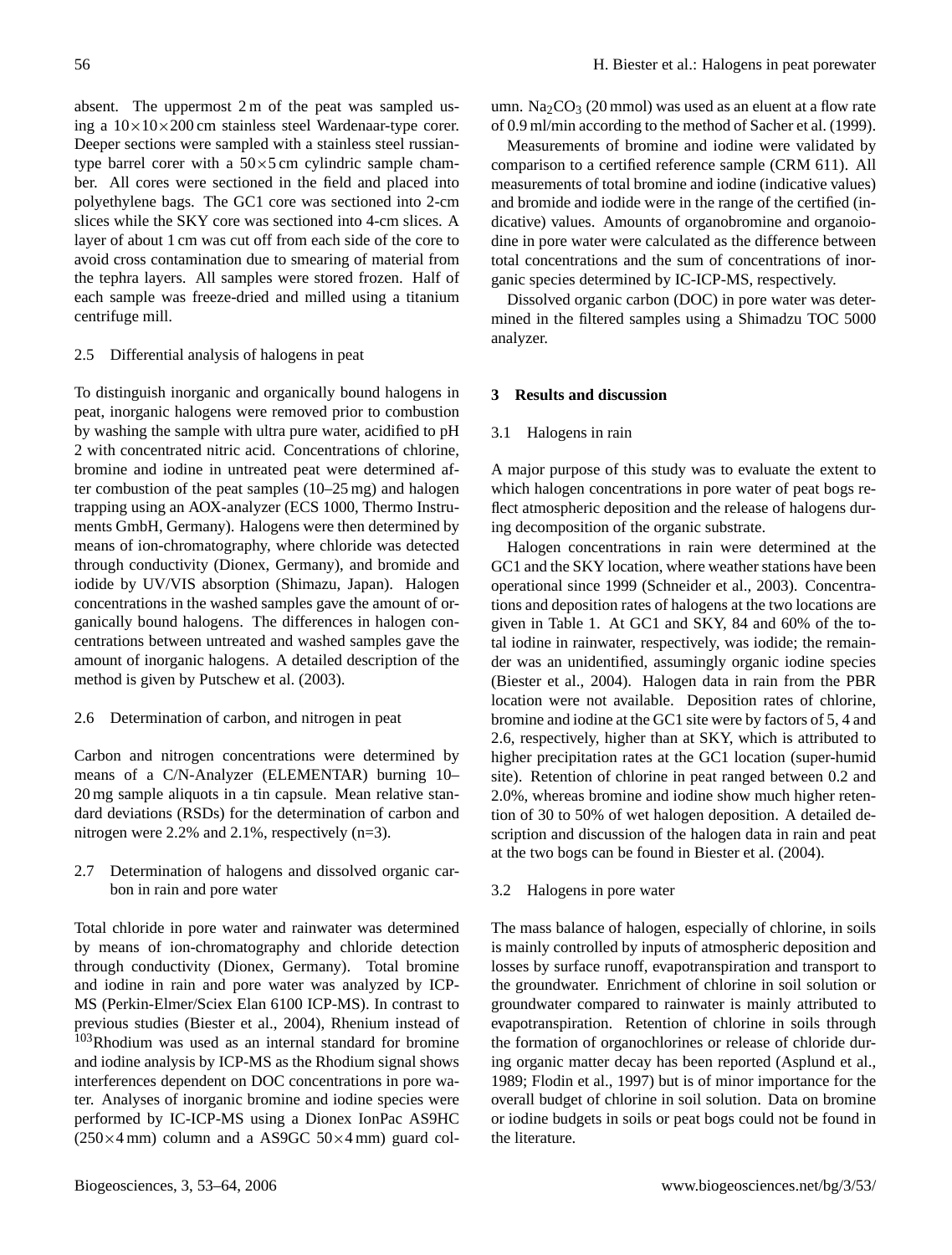|                                                                                                                                                                               | Mean  | Mean                                                                                              | Mean           | Cl (mg l <sup>-1</sup> ) Br ( $\mu$ g l <sup>-1</sup> ) I ( $\mu$ g l <sup>-1</sup> ) DOC (mg l <sup>-1</sup> )<br>Mean | C/N<br>Mean |
|-------------------------------------------------------------------------------------------------------------------------------------------------------------------------------|-------|---------------------------------------------------------------------------------------------------|----------------|-------------------------------------------------------------------------------------------------------------------------|-------------|
| Rain                                                                                                                                                                          |       |                                                                                                   |                |                                                                                                                         |             |
| GC1                                                                                                                                                                           | 0.5   | 3.9                                                                                               | 0.48           | n.d.                                                                                                                    |             |
| <b>SKY</b>                                                                                                                                                                    | 0.4   | 3.8                                                                                               | 0.68           | n.d.                                                                                                                    |             |
| PBR                                                                                                                                                                           | n.d.  | n.d.                                                                                              | n.d.           | n.d.                                                                                                                    |             |
| Deposition rates <sup>a</sup> mg m <sup>-2</sup> yr <sup>-1</sup> mg m <sup>-2</sup> yr <sup>-1</sup> mg m <sup>-2</sup> yr <sup>-1</sup> mg m <sup>-2</sup> yr <sup>-1</sup> |       |                                                                                                   |                |                                                                                                                         |             |
| GC1                                                                                                                                                                           | 3000  |                                                                                                   | 23.4 2.6       | n.d.                                                                                                                    |             |
| <b>SKY</b>                                                                                                                                                                    | 600   | 5,7                                                                                               | $\sim$ 1       | n.d.                                                                                                                    |             |
| PBR                                                                                                                                                                           | n.d.  | n.d.                                                                                              | n.d.           | n.d.                                                                                                                    |             |
| Pore water                                                                                                                                                                    | Cl.   | Br                                                                                                | $\blacksquare$ | <b>DOC</b>                                                                                                              |             |
|                                                                                                                                                                               |       | $(\text{mg 1}^{-1})\%$ $(\mu \text{g 1}^{-1})\%$ $(\mu \text{g 1}^{-1})\%$ $(\text{mg 1}^{-1})\%$ |                |                                                                                                                         |             |
| GC1                                                                                                                                                                           | 15/8  | 122/0.5                                                                                           | 6.8/0.54       | 22/0.03                                                                                                                 |             |
| <b>SKY</b>                                                                                                                                                                    | 4/11  | 47/1                                                                                              | 11/1.1         | 48/0.1                                                                                                                  |             |
| <b>PBR</b>                                                                                                                                                                    | 10/15 | 97/2.2                                                                                            | 21/2.1         | 42/0.1                                                                                                                  |             |
|                                                                                                                                                                               |       | Cl $(mg kg^{-1})$ Br $(mg kg^{-1})$ I $(mg kg^{-1})$                                              |                |                                                                                                                         | C/N         |
| Peat                                                                                                                                                                          |       |                                                                                                   |                |                                                                                                                         |             |
| GC <sub>1</sub>                                                                                                                                                               | 1065  | 158                                                                                               | 16             |                                                                                                                         | 27          |
| <b>SKY</b>                                                                                                                                                                    | 405   | 48                                                                                                | 10             |                                                                                                                         | 48          |
| <b>PBR</b>                                                                                                                                                                    | 596   | 60                                                                                                | 13             |                                                                                                                         | 58          |

**Table 1.** Mean total concentrations of halogens in rain, pore water and peat, atmospheric deposition rates, proportions of released halogens and DOC from peat (expressed as percent of total halogens and carbon concentrations in peat).

n.d. = not determined

 $a$ = data from Biester et al. (2003)

The fate of halogens in bogs is controlled by evapotranspiration, retention by the organic substrate and losses through outflow. Water movement in ombrotrophic bogs is characterised by a large differences in hydrological conductivity between the acrotelm and the catotelm. In the acrotelm hydrological conductivity is usually high, whereas the catotelm is seen to be mostly impermeable (Ivanov, 1981). As such, vertical transport of solutes within peat bogs is generally low and surface runoff and lateral transport through the acrotelm are the dominant hydrological processes controlling advective transport of atmospherically derived solutes (Ingram, 1983; Succow and Joosten, 2001). In this study evapotranspiration and outflow at our study sites were not determined. Due to the necessarily positive water balance of ombrotrophic mires strong enrichment of solutes as a result of evapotranspiration is unlikely to occur.

In the GC1 and the SKY bogs, mean halogen concentrations in pore water were on average a factor of 15–30 higher than in rainwater (Table 1). The largest difference (factor of ∼30) between rain and pore water concentrations was found for chlorine and bromine at the GC1 site. At the SKY bog the difference in chlorine and bromine concentrations between rain and pore water was only about half of what was found at the GC1 site. Iodine shows a similar enrichment factor in pore water of (∼20) at both sites (Table 1). The higher enrichment factors of halogens in pore water of the GC1 bog are mainly attributed to the generally higher halogen deposition rates at this site and the resulting higher concentrations of halogens in peat (Biester et al., 2004). Additional inputs by fog or dry deposition, as suggested in other studies (Shotyk, 1997), are assumed to be of minor importance at the Magellanic Moorlands, especially at the GC1 site, where precipitation rates are constantly high throughout the year (6000– 10 000 mm yr−<sup>1</sup> , Schneider et al., 2004). Such high enrichment of halogens in peat pore water of living bogs could not be explained by evapotranspiration alone. If the enrichment of halogens in pore water is solely a result of evapotranspiration, halogen ratios in rain and pore water should be similar. Although mean molar ratios of Cl/Br, Cl/I and Br/I are similar to those found in rain (Table 2), the wide range of variation indicates that concentrations in pore water are influenced by halogen release from peat. On the other hand halogen ratios in pore water were significantly higher than those found in peat indicating that the intensity of release from peat is different for the three halogens (Table 2).

3.3 Variability of halogen concentrations in pore water

The interpretation of halogen concentrations in pore water is based on the principal model that element concentrations in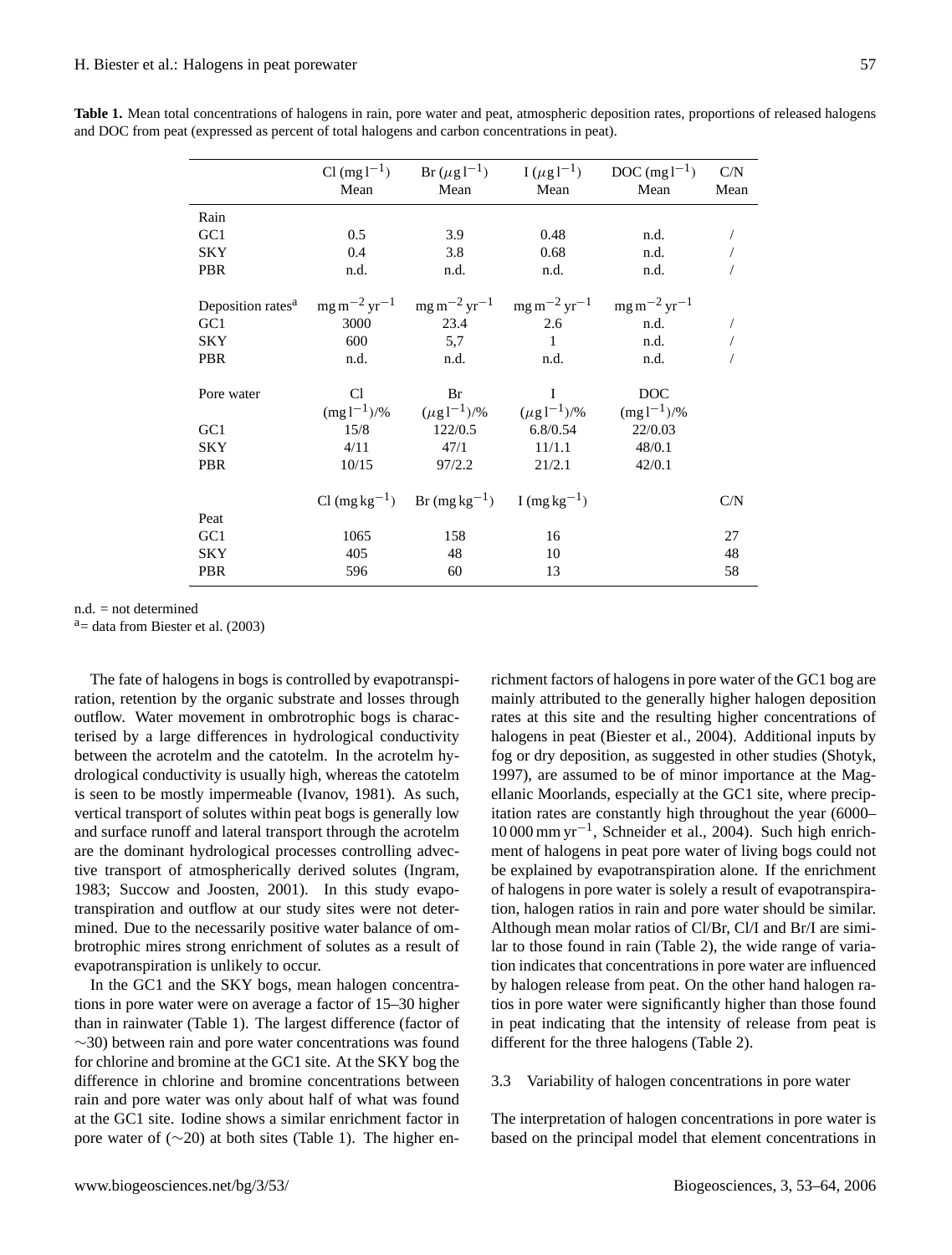

**Fig. 3.** Total halogen concentrations (tCl, tBr, tI) in peat and pore water (pw) in three ombrotrophic peat bogs GC1 **(a)**, SKY **(b)**, PBR **(c)** located in the Magellanic Moorlands compared to C/N ratios indicating differences in the degree of peat decomposition. Gray bars indicate tephra layers.

the pore water of sediments are mainly controlled by porosity, advection, diffusion and release (production) from the substrate (Berg et al., 1998; Blodau and Moore, 2003). Ad-

vection is known to be high in the acrotelm due to its high effective macroporosity (Fraser et al., 2001). In contrast, hydrological conductivity and vertical transport of solutes in the catotelm are generally low and therefore the major factors controlling distribution of solutes in pore water in the catotelm is diffusion and release from the substrate.

Concentrations of halogens in pore water show intense changes and large concentration gradients throughout the peat profiles (Fig. 3). The largest variations in halogen concentrations were found in the GC1 core, where values vary by factors of 16 to 22. The high gradients are only found for chlorine and bromine in the uppermost peat layer and release of Cl and Br in the early phase of plant material decay (Fig. 3a) was assumed to be the primary mechanism for this enrichment. However, such high concentrations of chlorine and bromine in the upper peat section could not be observed in the other two bogs (Figs. 3b, c). We assume that the cushion plants, which are dominant in the GC1 bog, contain larger amounts of chlorine and bromine than *Sphagnum* mosses, which are dominant in SKY and PBR peat.

Despite the chlorine and bromine enrichment in the surface layer changes in halogen concentrations are more frequent and more pronounced in the SKY and the PBR bogs, especially for bromine and iodine (Fig. 3). Here, concentrations of chlorine, bromine and iodine vary by factors of up to 16 (Tephra) and 8, up to 6 and 3 and up to 4 and 6, respectively.

The high concentration gradients observed indicate that diffusion, especially in the acrotelm, is very low. Information on the size of ions or molecules is crucial for diffusion processes in porous media as diffusion coefficients of small ions or molecules are higher than those of large ones. For example, diffusion of large humic molecules in aqueous solution has been shown to be very low ( $\sim$ 1.35×10<sup>-10</sup> m<sup>2</sup> s<sup>-1</sup> for humic acid molecules of  $10000$  to  $100000 \text{ g mol}^{-1}$ ) (Cornel et al., 1986) compared to small ions such as chloride, which show effective diffusion coefficients in the range of  $\sim$ 2×10<sup>-6</sup> m<sup>2</sup> s<sup>-1</sup> in porous media (Appelo and Postma, 1996).

The speciation measurements of bromine and iodine show that 51–69% of bromine and 88–93% of iodine in pore water exists in organic forms (soluble organohalogens or halogenated dissolved humic substances). Organochlorine compounds in pore water were not determined in this study. Their concentrations in lakes and rivers can range between 11 and 185  $\mu$ g l<sup>-1</sup>, and highest values were found in streams draining peatlands (Asplund, 1991). Moreover, fulvic acids play an important role in transport of organochlorine in the environment by binding of chlorine to aromatic structures (Dahlmann et al., 1993). Assuming that similar amounts of organochlorine occur in peat pore water less than 1.4–3% of total chlorine in pore water would exist as organochlorines. Thus, the occurrence of such high amounts of organically (humic) bound bromine and especially iodine and the very low diffusion coefficients of dissolved humic substances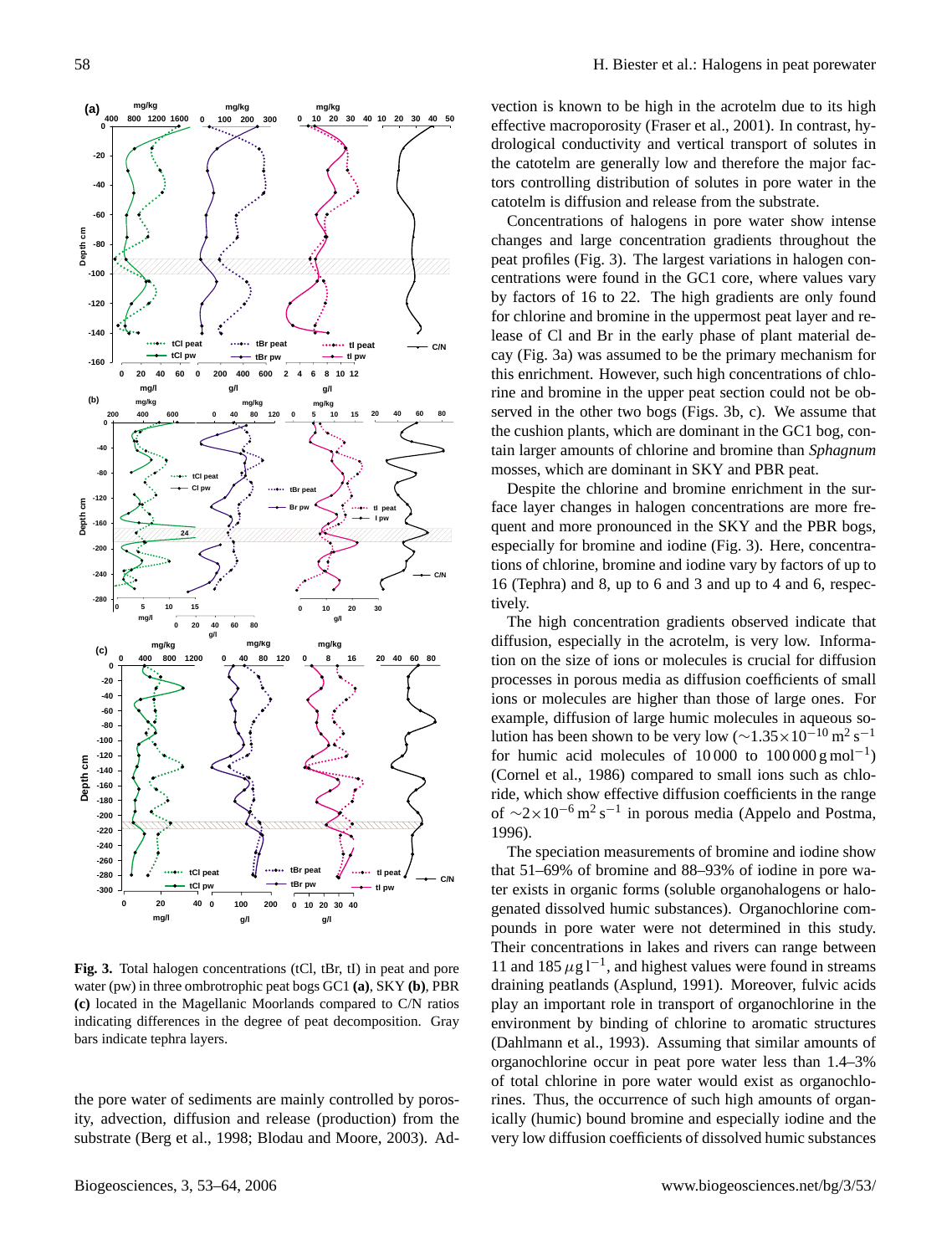|                  | Cl/Br<br>mean/range | Cl/I<br>mean/range mean/range | Br/I                |
|------------------|---------------------|-------------------------------|---------------------|
| GC1 (rainwater)  | 289                 | 3734                          | 13                  |
| SKY (rainwater)  | 235                 | 2108                          | 9                   |
| GC1 (pore water) | 293/152-624         | 8576/1117-42735               | $29/6 - 137$        |
| SKY (pore water) | 257/80-750          | 2541/290-12699                | $9/1.5 - 33$        |
| PBR (pore water) | $262/62 - 825$      | 2072/478-6355                 | $7/5 - 11$          |
| GC1 (peat)       | $32/7 - 67$         | 305 (222)/135-1130            | $22(7.7)/3.8 - 166$ |
| SKY (peat)       | 58.7/11-674         | 176/100-446                   | $7.4/0.46 - 12.3$   |
| PBR (peat)       | $32.6/12 - 227$     | 157/104-200                   | $7.7/4 - 12$        |

**Table 2.** Molar ratios of halogens in rainwater, peat and pore water collected at the locations GC1, SKY, and PBR.

can explain why the diffusion of bromine and iodine in our profile is so low and concentration gradients are high. Organochlorine seems to be of minor importance for the distribution of chlorine in our bogs and chloride is the predominant species in pore water. The comparatively high diffusion coefficients of chloride (compared to humic acid bound chlorine) explain the smoother concentration gradients of chlorine in our bogs compared to those of bromine and iodine.

# 3.4 Relationship between halogen concentrations in peat and pore water

The observation of high concentration gradients and low diffusion of bromine and iodine implies that concentrations in pore water are indicative for release of these halogens from the peat substrate and that release intensities are different in individual peat layers. One reason for the variations in halogen release throughout the peat profile could be differences in halogen concentrations in peat, which are generally high in all three bogs (Table 1). Moreover, as they occur predominately as organohalogens their concentrations are to a large extent determined by the degree of peat decomposition (Biester et al., 2004) and thus show large variations within the peat profiles (Fig. 3). However, a clear relationship between total halogen concentrations in peat and in pore water could not be found. In general, profiles of chlorine concentrations in pore water show different patterns than bromine and iodine (Fig. 3). In all three bogs, chlorine concentrations in pore water show a tendency to follow concentrations in peat. This trend is comparatively clear in the GC1 profile (Fig. 3a), but weaker, or nearly absent in the SKY and PBR profiles (Figs. 3b, c). Bromine and iodine concentrations in the SKY and PBR pore water profiles tend to be inversely related to concentrations in peat, whereas this trend could not be observed in the GC1 profile, where bromine and iodine concentrations in pore water also seem to follow their concentrations in peat in some sections of the core (Fig. 3a). However, comparison of halogens in pore water and peat on a concentration basis does not consider variation of peat mass per volume. Therefore, halogen concentrations in pore water and peat must be compared on a mass per volume basis if halogen concentrations in pore water are considered as proportions of halogens released from peat.

#### 3.5 Halogen release from peat

Proportions of released halogens were calculated by relating the amount of halogens in 1 l of pore water to the amount of halogens in the mass of peat in the same volume. The use of the term release implies that all halogens found in pore water are released from peat and neglects halogens enrichment as a result of evapotranspiration. It is clear that halogens are enriched by evapotranspiration but the high halogen concentrations in peat and the high enrichment factors compared to rainwater concentrations indicate that the enrichment of halogens in pore water is mainly attributed to release from peat and evapotranspiration only plays a minor role.

Due to its high water content (∼80–95%) the mean mass of solid matter in a volume of 1 litre of fresh peat was only 60–150 g. In all three bogs proportions of chlorine in pore water (10–15%) are by a factor of 7 to  $\sim$ 10 higher than those of bromine or iodine (0.5–2.1%), which show similar values (Table 1). This suggests that different release mechanisms of chlorine compared to bromine and iodine control the enrichment of the three halogens in pore water.

As conditions in the catotelm are anaerobic, reductive dehalogenation is expected to be one of the potential mechanisms of halogen release from peat. In fact the predominance of chloride in pore water suggests that reductive dehalogenation is indeed the predominant mechanism of the chlorine release from peat. Sorption and desorption mechanisms of halogens, especially of bromine and iodine, to and from humified organic matter, particularly under anoxic conditions, is not well investigated. From the physical and chemical characteristics of the three halogens, such as ionic radii and the polarity of the carbon halogen bonds, we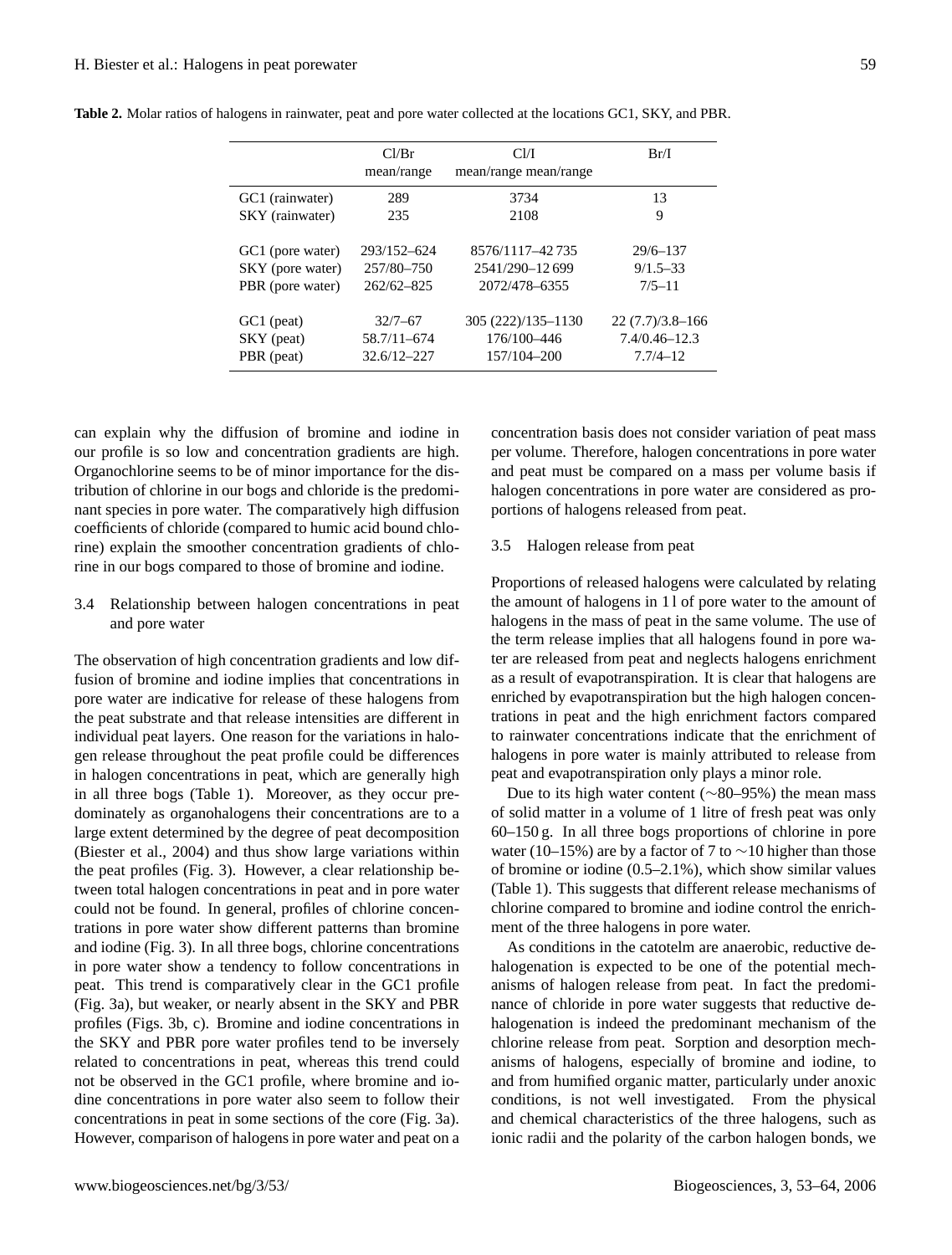expected that dehalogenation of organic matter proceeds in the order iodine, bromine and chlorine. Studies on dehalogenation mechanisms in anaerobic sediments have demonstrated that e.g. brominated biphenyls are better dehalogenation substrates than chlorinated biphenyls (Bedard and Van Dort, 1998). Studies on spiked organic rich sediments have shown that iodine is immobile under oxic condition but released from the sediment under unoxic conditions (Bird and Schwartz, 1996). However, as most bromine and iodine in our pore water samples exist as organohalogens we concluded that reductive dehalogenation is of minor importance for the release of bromine and iodine in anaerobic peat and that the release of both halogens is more likely to be dependent on the release of DOM.

3.6 Release of halogens and DOC and the role of peat decomposition

Dynamics of DOM in soils are closely related to decomposition, humification and stabilization of organic matter (Zech et al., 1997). Kalbitz and Geyer (2002) could show that DOM release from peat is related to the degree of peat decomposition and decreases with increasing humification. To understand the relationship between peat decomposition and the release of DOC and halogens in bogs it must be kept in mind that the degree of decomposition is determined at the time of peat formation in the acrotelm and this degree of decomposition is preserved when the peat enters the catotelm (Malmer and Wallén, 2004). Decomposition of organic matter in the acrotelm is mainly controlled by oxygen supply, water table fluctuations and peat growth rates. Humification processes occurring in the anaerobic zone (catotelm) are slow if compared to decomposition in the acrotelm. Accordingly, the degree of humification in the catotelm predominately reflects the hydrochemical conditions (especially bog wetness) at the time of peat formation at the bogs surface; hundred to thousands of years ago.

Assuming that there is no significant vertical downward transport in the catotelm and that advective movement of pore water solutes in the catotelm is negligible concentrations of halogens in pore water reflect the present day equilibrium between peat and pore water. However, Siegel et al. (1995) could show that severe droughts  $(>=3-5$  years) can have strong effects on the exchange of pore water in bogs due to large changes in water table mounds. From this, Siegel et al. (1995) concluded that the chemical composition of bog waters might not truly reflect the long-term hydrological state of bogs, but rather a transient climate signal that occurs several years before the time of pore water sampling. The effects of dry-falling are not important for the pore water chemistry of the GC1 and PBR bogs, but may have occurred at the SKY bog, where periodical dry-falling events have been deduced from peat decomposition patterns (Biester et al., 2003, 2004).

As conducted in other studies, we used carbon/nitrogen ratios (C/N) as a measure of the degree of peat humifica-

tion or rather decomposition (reflecting also mineralization) and changes in mass loss to evaluate the influence of peat decomposition. Low ratios indicate high humification and vice versa (Malmer and Wallén, 1993; Kuhry and Vitt, 1996; Biester et al., 2004). The degree of peat decomposition, as expressed by C/N ratios (means) is similarly low in the SKY and the PBR bogs (high C/N: 48 and 58), but significantly higher (low C/N: 27) in the GC1 bog (Table 1).

Mean concentrations and mean proportions of released DOC (related to total carbon in peat) are similar high in SKY (48 mg  $l^{-1}$ , 0.11%) and PBR (41 mg  $l^{-1}$ , 0.1%) pore water, but are by a factor of ∼2.5 lower in GC1 pore water (22 mg l−<sup>1</sup> , 0.04%), which reflects the generally higher degree of peat decomposition of GC1 peat (Table 1). Similarly to bromine and iodine, DOC concentrations in the SKY and PBR bogs show large gradients throughout the profile with changes in concentrations by more then a factor of 2 (Fig. 4). As discussed for the organohalogens, the reason for this steep gradients is the very low diffusion of large organic macromolecule such as humic or fulvic acids in aqueous solutions (Cornel et al., 1986). Thus, DOC concentrations in pore water predominately reflect DOM production and release from peat.

Concentrations of DOC in the bogs show only a vague relationship with peat decomposition patterns (C/N). However, if proportions of released DOC are compared to C/N ratios a clearer dependency of DOC release from the degree of peat decomposition can be observed (Fig. 4). This relationship is pronounced in the SKY and the PBR bogs, where proportions of released DOC follow C/N ratios in most parts of the profiles (Figs. 4b, c) indicating that relatively more DOC is released from low degraded peat (high C/N ratios) and vice versa. In GC1 DOC concentrations and also proportions of released DOC peat show no clear relationship with peat decomposition (Fig. 4a), which we attribute to the low variation and the generally high and uniform degree of peat decomposition in this bog.

The occurrence of high amounts of soluble organobromine and organoiodine compounds in pore water substantiates the relationship between the release of DOC and that of bromine and iodine. This relationship is pronounced in the SKY and the PBR profiles, where proportions of released bromine and iodine are in phase with proportions of released DOC and also with C/N ratios in most parts of the profiles (Figs. 4b, c). However, in the upper sections of the SKY and the PBR profiles (in the section of present day water table fluctuation) the relationship between peat decomposition, DOC and halogen release seems to be weak, or absent. The upper 50–70 cm of those cores consist of only slightly decomposed plant litter with a high active porosity and macro-pore openings adjacent to roots, which can at least locally increase the hydraulic conductivity. Thus, halogen, or DOC concentrations in this section give rather average values of the whole section than of individual peat slices.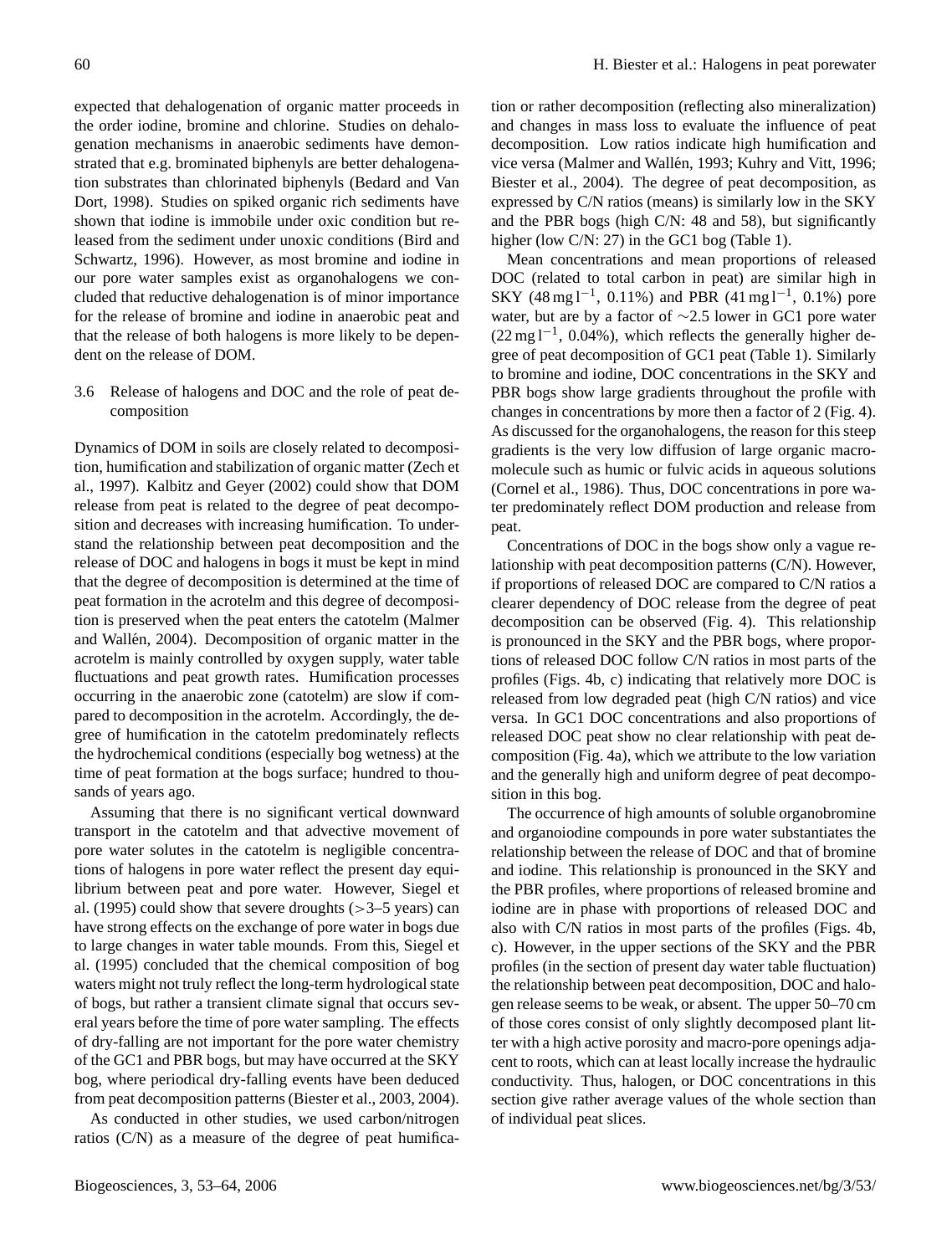

**Fig. 4.** Concentrations of DOC in pore water and proportions of DOC, chlorine, bromine and iodine released from peat in the peat bogs GC1 **(a)**, SKY **(b)**, PBR **(c)** located in the Magellanic Moor-



**Fig. 5.** Correlation between proportions of released halogens and DOC in pore water sampled at three ombrotrophic peat bogs GC1 **(a)**, SKY **(b)**, PBR **(c)** located in the Magellanic Moorlands.

Figure 5 shows the correlation between percentages of DOC and halogens released from peat at all three sites. It is evident that the release of bromine and iodine from peat is controlled by the release of halogenated DOC and that both

lands. Gray bars indicate tephra layers.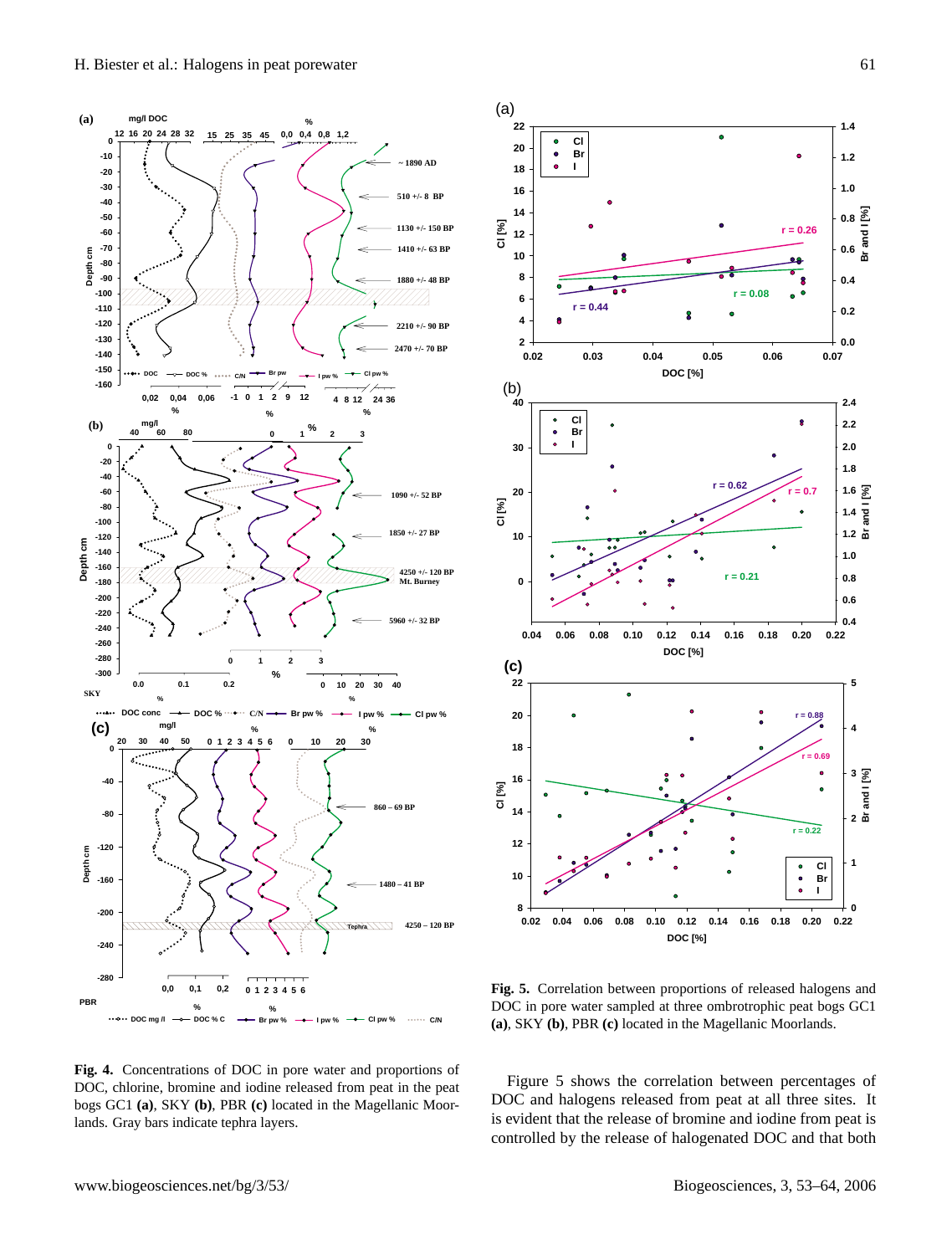parameters depend on the degree of peat decomposition. In the GC1 bog the similarity between the profiles of proportions of bromine, iodine or DOC release is again not pronounced, assumingly because of the low variability of the degree of peat decomposition (Fig. 4a). However, the large proportion of organobromine and organoiodine in the pore water of this bog (Table 1) indicates that both components are also associated with DOM.

Proportions of released chlorine appear to follow proportions of released DOC in some section of the three profiles, but this trend is weak if compared to bromine and iodine. Due to the assumingly small proportions  $\left( \langle 3\% \rangle \right)$  of organically bound chlorine in the pore waters correlation of chlorine with DOC was not expected.

No direct dependency between proportions of released bromine and iodine, and proportions of released DOC could be observed if the three bogs are compared among each other. The bromine and iodine release from PBR peat is twice as high as from SKY peat, despite that the mean proportions of released DOC is almost the same (Table 1). Moreover, release of DOC is lowest in the GC1 bog, but the extent of bromine release is similar to what is found in the SKY bog, which show two times higher DOC release. The most likely explanation for this is that bromine or iodine concentrations in peat have influence on their concentrations in the released organohalogens (or the halogen concentration in released DOM). Mean total halogen concentrations are by a factor of 2–3 higher in GC1 peat than in the other two bogs and those in PBR peat are by 25–47% higher than in SKY peat (Table 1). The influence of bromine and iodine concentrations in peat on their concentrations in DOM is expressed by the DOC/organohalogen ratios in pore water. They are significantly lower in GC1 and PBR where halogen concentrations in peat are higher than in SKY peat independent from the amount of released DOC (Table 3). Proportions of released bromine and iodine are therefore controlled by two major factors, which are the amount of released DOM and their total concentrations in peat. The influence of both factors is largely determined by the degree of peat decomposition. Halogen concentrations will be high, but the release of DOC will be low, when peat is highly decomposed and the release of DOC will be high in relatively low decomposed peat but halogen concentrations will be relatively low. Due to the correlation between peat decomposition, released DOC and bromine and iodine it seems that the release of DOC is the predominant factor determining the extent of bromine and iodine release from peat in the catotelm.

# **4 Conclusions**

Halogens were found to be strongly enriched in peat pore water if compared to rain water. The high enrichment factors (20–30 fold) found could not be explained by evapotranspiration alone. All halogens show steep concentration gra-

**Table 3.** Mean molar ratios of dissolved organic carbon (DOC) and organically bound bromine (oBr) and iodine (oI) in pore water sampled at the locations GC1, SKY, and PBR.

|      | DOC/ <sub>0</sub> Br | DOC/oI |
|------|----------------------|--------|
| GC 1 | 2214                 | 37.550 |
| Sky  | 6965                 | 54090  |
| Phr  | 2978                 | 24.540 |
|      |                      |        |

dients throughout the peat profile indicating that advection and diffusion are generally low and that halogen concentrations predominately reflect release from the peat substrate. Moreover, the observed relation between chemical parameters in peat and pore water indicates that the used sipping technique allows sampling of deep vertical profiles of pore water from individual peat sections, and that mixing effects during sampling can be mostly neglected. Mechanisms of halogen release from peat appear to differ between chlorine and bromine and iodine. Bromine and iodine in pore water mainly occur as soluble organohalogens, whereas the distribution of chlorine in pore water appears to be dominated by chloride. Release of bromine and iodine is generally low (<2.5%) and seems to be mainly controlled by the release of DOM. Proportions of released DOC and bromine and iodine are influenced by the degree of peat degradation. Accordingly, the release of halogens from peat bogs has a strong climatic component (bog wetness) reflected by the degree of peat decomposition and the potential to release DOM. Following the concept of increased DOC release from peat bogs during wet and warm periods (Freeman et al., 2001), higher release rates of halogens, especially of bromine and iodine, have to be expected during such climatic conditions. We therefore postulate that the release of halogens will increase from those bogs where wetness increases under present day warming. On the other hand, climate warming may cause increasing frequency of drought events and dry falling of peatlands, which will diminish export of DOC and therefore also of halogens.

*Acknowledgements.* This work was funded by the Deutsche Forschungsgemeinschaft, grant BI 734 to H. Biester. Thanks to G. Oberg, C. Blodau and an unknown referee for their critical and helpful comments. We like to thank, C. Franzen and R. Kilian for their support during fieldwork.

Edited by: T. Laurila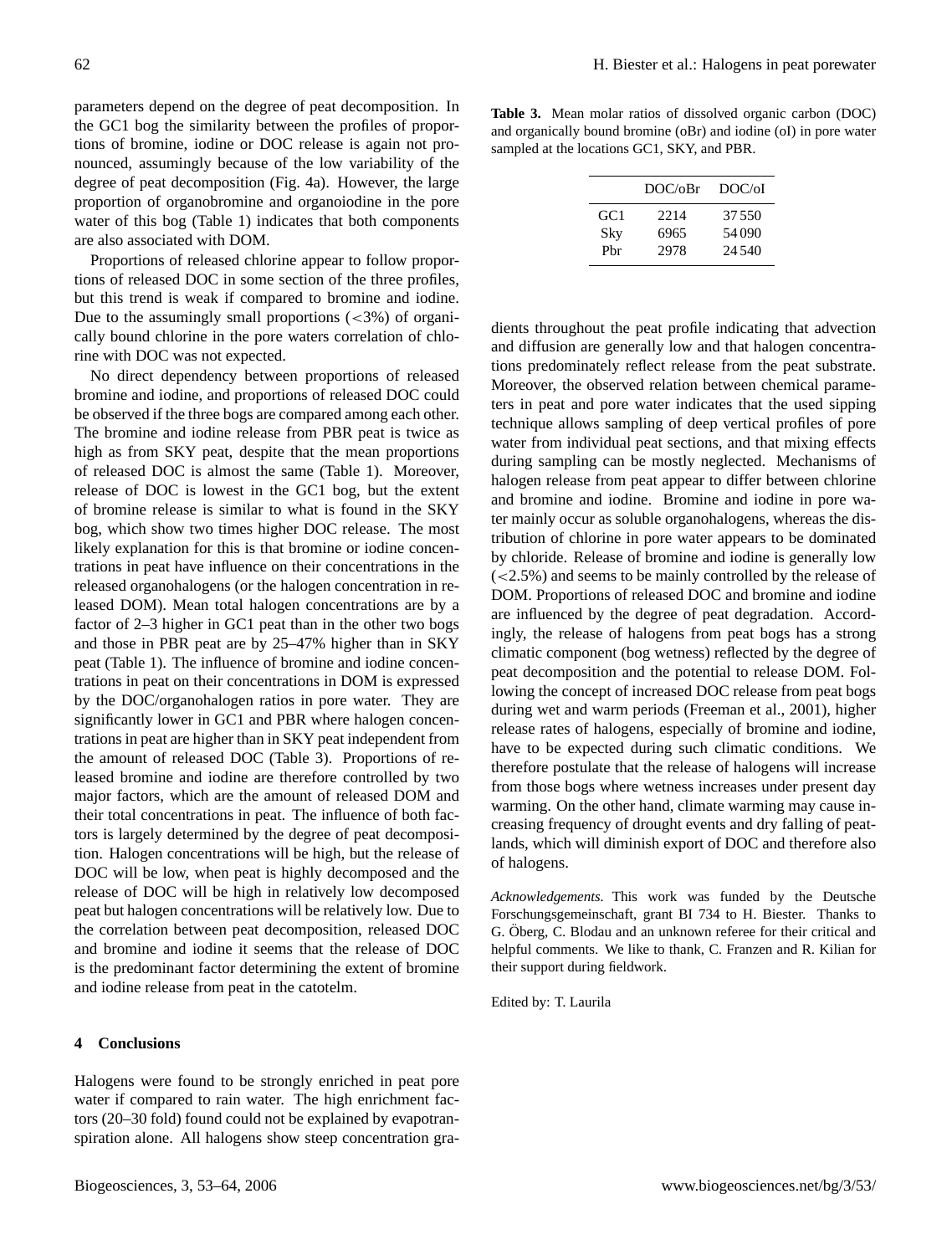# **References**

- Appelo, C. A. J. and Postma, D.: Geochemistry, Groundwater and Pollution, Balkema Rotterdam, pp. 536, 1996.
- Asplund, G., Grimvall, A., and Petterson, C.: Naturally produced adsorbable organic halogen (AOX) in humic substances from soil and water, Sci. Total Environ., 81/82, 239–248, 1989.
- Asplund, G. and Grimvall, A.: Organohalogens in nature, Environ. Sci. Technol., 25, 1346–1350, 1991.
- Asplund, G., Christiansen, J. V., and Grimvall, A.: A chloroperoxidase-like catalyst in soil: detection and characterization of some properties, Soil Biol. Biochem., 25, 41–46, 1993.
- Bedard, D. L. and Van Dort, H. M.: Complete Reductive Dehalogenation of Brominated Biphenyls by Anaerobic Microorganisms in Sediment, Appl. Environ. Microbiology, 64, 940–947, 1998.
- Bendell-Young, L. and Pick, F. R.: Base cation composition of pore water, peat and pool water of fifteen Ontario peatlands: implifications for peatland acidification, Water, Air and Soil Pollut., 96, 155–173, 1997.
- Biester, H., Martinez-Cortizas, A., Birkenstock, S., and Kilian, R.: Historic Mercury Records in Peat Bogs – The Role of Peat Decomposition, and Mass Losses, Environ. Sci. Technol., 3, 32–39, 2003.
- Berg, P., Risgaard-Petersen, N., and Rysgaard, S.: Interpretation of measured concentration profiles in sediment pore water, Limnol. Oceanogr., 43(7), 1500–1510, 1998.
- Biester, H., Keppler, F., Putschew, A., Martinez-Cortizas, A., and Petri, M.: Halogen retention, organohalogens, and the role of organic matter decomposition on halogen enrichment in two Chilean peat bogs, Environ. Sci. Technol., 38, 1984–1991, 2004.
- Bird, G. A. and Schwartz, W.: Distribution Coefficients  $K_d s$ , for iodine in Canadian Shield Lake Sediments Under Oxic and Anoxic Conditions, J. Environ. Radioactivity, 35/3, 261–279, 1996.
- Blodau, C. and Moore, T. R.: Macroporosity affects water movement and pore water sampling in peat soils, Soil Sci., 167, 98– 109, 2002.
- Blodau, C. and Moore, T. R.: Experimental response of peatland carbon dynamics to a water table fluctuation, Aquat. Sci., 65, 47–62, 2003.
- Chagué-Goff, C. and Fyfe, W.: Geochemical and petrographical characteristics of a domed bog, Nova Scotia: a modern analogue for temperate coal deposits, Organic Geochemistry, 24, 141–158, 1996.
- Cornel, P. K., Summers, R. S., and Roberts, P. V.: Diffusion of Humic Acid in Dilute Aqueous Solution, J. Colloid and Interface Sci., 110, 149–164, 1986.
- Dahlmann, O., Mörck, R., Ljungquist, P., Reimann, A., Johansson, C., Borén, H., and Grimvall, A.: Chlorinated Structural Elements in High Molecular Weight Organic Matter from Unpolluted Waters and Bleached-Kraft Mill Effluents, Environ. Sci. Technol., 27, 1616–1620, 1993.
- Flodin, C., Johansson, E., Boren, H., Grimvall, A., Dahlman, O., and Mörck, R.: Chlorinated Structures in High Molecular Weight Organic Matter Isolated from Fresh and Decaying Plant Material and Soil, Environ. Sci. Technol., 31, 2464–2468, 1997.
- Fraser, C. J. D., Roulet, N. T., and Lafleur, M.: Groundwater flow patterns in a large peatland, J. Hydrol., 246, 142–154, 2001.
- Freeman, C., Evans, C. D., Monteith, D. T., Reynolds, B., and Fenner, N.: Export of organic carbon from peat soils, Nature, 412,

6849, 2001.

- Heumann, K., Rädlinger, G., Erbes, M., Heiber, I., Obst, U., Filip, Z., and Claus, H.: Ageing of Dissolved Halogenated Humic Substances and the Microbiological Influence on this Process, Acta hydrochimica et hydrobiologica, 28, 193–201, 2000.
- Ingram, H. A. P.: Size and shape in raised mire ecosystems: a geophysical model, Nature, 297, 300–303, 1982.
- Ingram, H. A. P.: Hydrology, in: Ecosystems of the world, edited by: Gore, A. J. P., 4A. Mires: Swamp, bog, fen and moor, Elsevier, Amsterdam, Oxford, New York, p. 67–158, 1983.
- Ivanov, K. E.: Water movements in mirelands, Academic Press, London, 276 pp., 1981.
- Kalbitz, K. and Geyer, S.: Different effects of peat degradation on dissolved organic carbon and nitrogen, Organic Geochemistry, 33, 319–326, 2002.
- Keppler, F. and Biester, H.: Peatlands: a major sink for naturally formed organic chlorine, Chemosphere, 52, 451–453, 2003.
- Keppler, F., Biester, H., Putschew, A., Silk, P., Schöler, H. F., and Müller, G.: Organoiodine formation during humification in peatlands: a key process in terrestrial iodine cycling, Environ. Chem. Lett., 1, 219–223, 2004.
- Kilian, R., Hohner, M., Biester, H., Wallrabe-Adams, C., and Stern, C. R.: Holocene peat and lake sediment tephra record from the southernmost Chilean Andes (53–55◦ S), Revista Geologica de Chile, 30, 2003.
- Kuhry, P. and Vitt, D. H.: Fossil Carbon/Nitrogen ratios as a measure of peat decomposition, Ecology, 77, 271–275, 1996.
- Malmer, N. and Wallén, B.: Accumulation and release of organic matter in ombrotrophic bog hummocks – processes and regional variation, Ecography, 16, 193–211, 1993.
- Malmer, N. and Wallén, B.: Input rates, decay losses and accumulation rates of carbon in bogs during the last millenium: internal processes and environmental changes, The Holocene, 14, 111– 117, 2004.
- Maw, G. A. and Kempton, R. J.: Bromine in soils and peat, Plant and Soil, 65, 103–109, 1982.
- Öberg, G.: The natural chlorine cycle fitting the scattered pieces, Appl. Microbiol. Biotechnol., 58, 565–581, 2002.
- Putschew, A., Keppler, F., and Jekel, M.: Differentiation of the halogen content of peat samples using ion chromatography after combustion (TX/TOX-IC), Anal. Bioanal. Chem., 375, 781–785, 2003.
- Rädlinger, G. and Heumann, K. G.: Transformation of Iodide in Natural and Wastewater Systems by Fixation on Humic Substances, Environ. Sci. Technol., 34, 3932–3936, 2000.
- Romanowicz, E. A., Siegel, D. I., and Glaser, P. H.: Hydraulic reversals and episodic methane emissions during drought cycles in mires, Geology, 21, 231–234, 1993.
- Sacher, F., Raue, B., and Brauch, H.-J.: Trace-level determination of bromate in drinking water by IC/ICP-MS, in: Disinfection byproducts in drinking water, edited by: Fielding, M. and Farrimond, M., The Royal Society of Chemistry, Cambridge, 91–97, 1999.
- Schneider, C., Glaser, M., Kilian, R., Santana, A., Butorovic, N., and Casassa, G.: Weather observations across the Southern Andes at 53◦ S, Physical Geography, 24, 97–119, 2003.
- Shaw, P. D. and Hager, L. P.: Biological Chlorination IV. Peroxidative nature of enzymatic chlorination, J. Am. Chem. Soc., 81, 6527–6528, 1959.